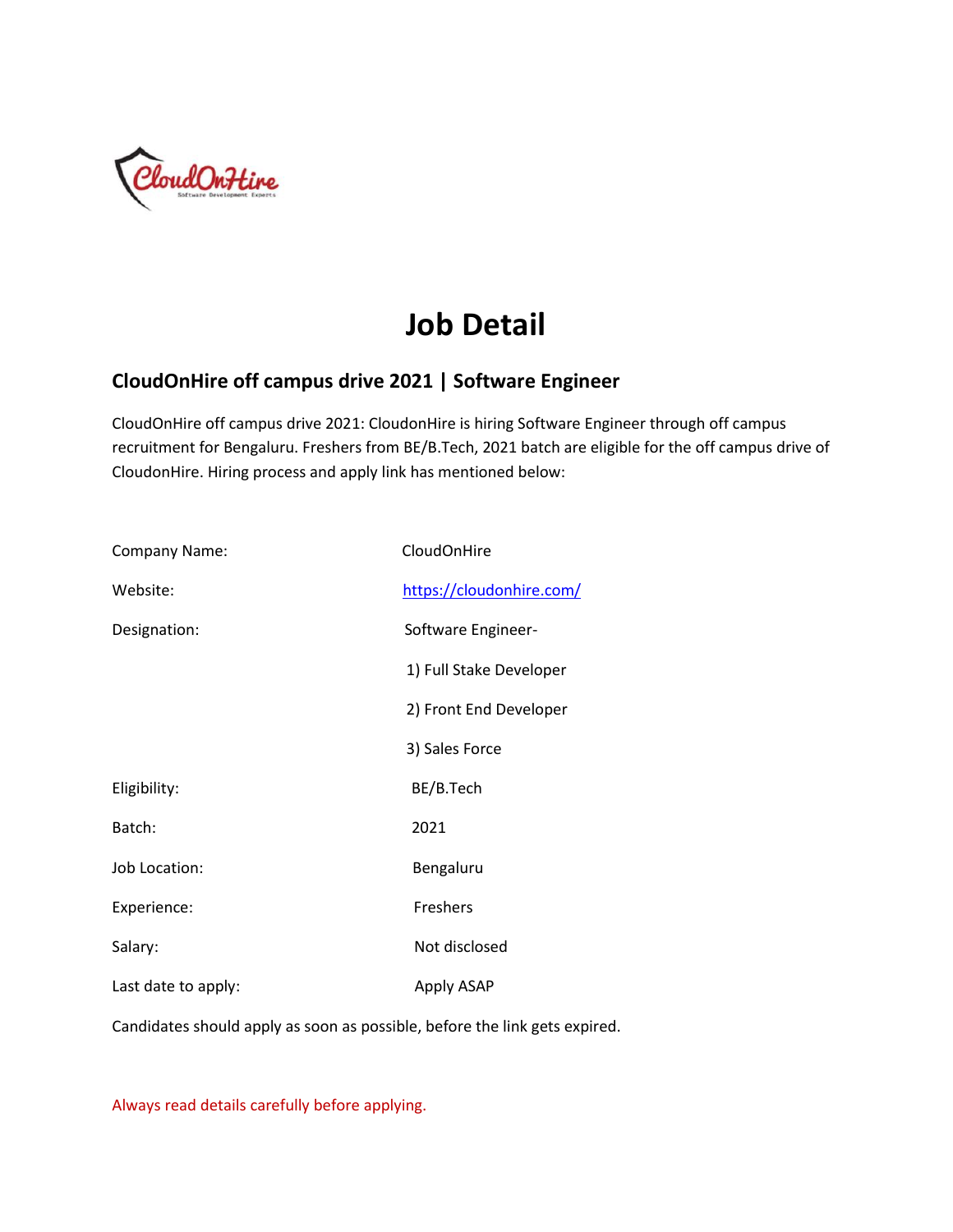# **1. Full Stake Developer**

#### **Responsibilities**

- Develop Full Stack web applications for International Customers
- Other position-related tasks as assigned
- Qualification and Skills Required for Off campus drive of CloudOnHire
- B.E in Computer Science/Information Science (Passing out in 2021 only)
- Ability to program in any High-Level language like Java, C#
- Knowledge of DotNet/MEAN/MERN/Spring Boot/Django
- Knowledge of SQL, HTML/CSS desirable
- Ability to stay current with new technology

# **2. Front End Developer**

#### **Responsibilities**

- Develop Front End for web applications
- Other position-related tasks as assigned

#### **Skills Required**

- Hand On Experience in HTML/CSS/JavaScript/JQuery
- Knowledge of React/Angular/VueJS
- Knowledge of SQL desirable
- Ability to stay current with new technology
- Useful resume writing tips for freshers

### **3. Salesforce**

#### **Responsibilities**

- Develop Full Stack web applications for International Customers
- Other position-related tasks as assigned

#### **Skills Required**

- Software engineering skills with Force.com Platform (Apex, VisualForce, SOQL, Unit Testing)
- Ability to stay current with new technology